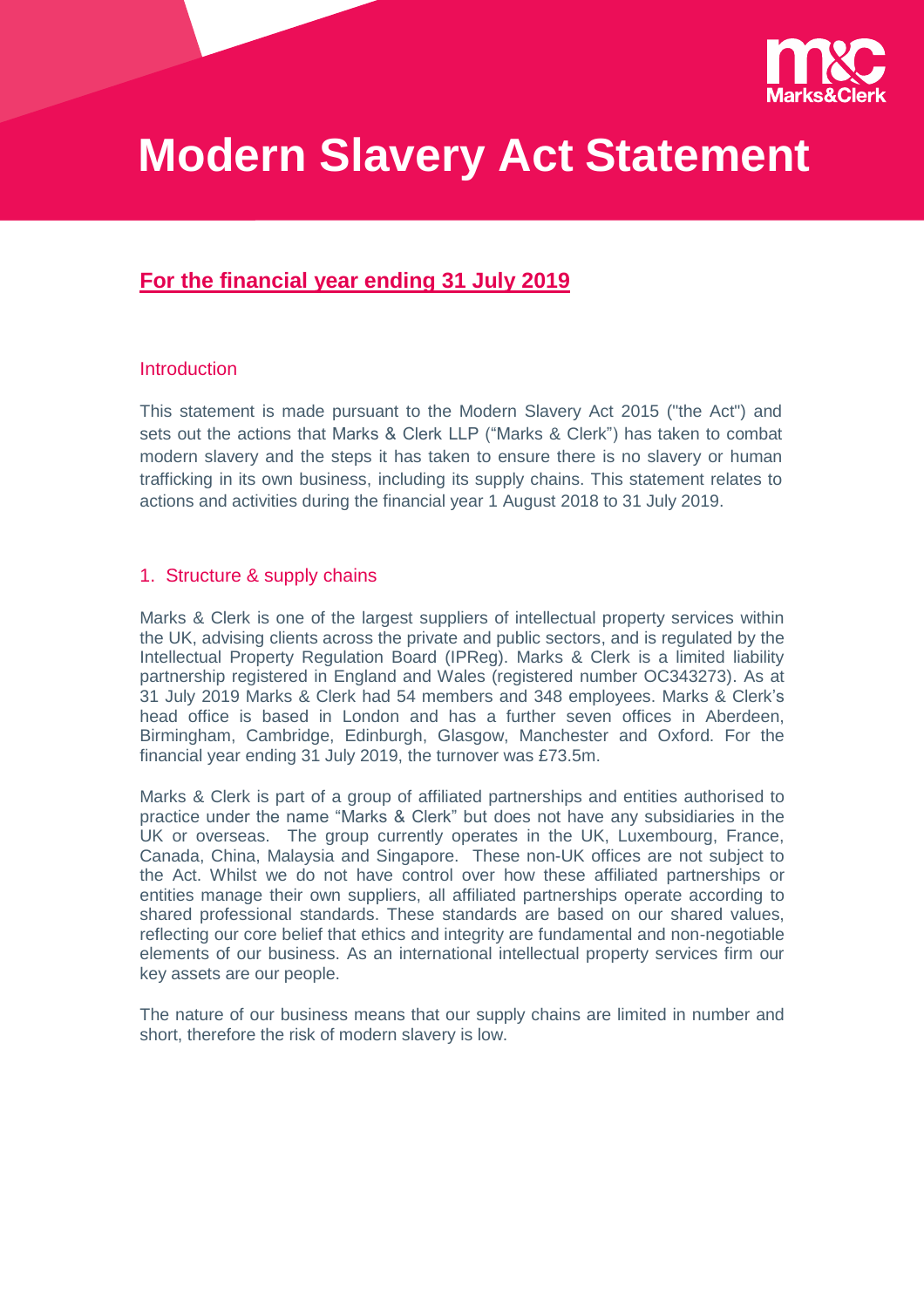# 2. The prevention of slavery and human trafficking policies

Marks & Clerk is committed to acting ethically and ensuring that modern slavery and human trafficking does not take place anywhere within our business and that our supply chains are free from such activity. We have a culture of respect for individuals in which slavery and human trafficking has no place.

Marks & Clerk operates the following procedures that describe its approach to the identification of modern slavery risks and steps taken to prevent slavery and human trafficking in its operations:

- **Whistleblowing:** The prevention, detection and reporting of modern slavery in all areas of our business is the responsibility of all those working for us. Whilst our culture is such that we encourage staff to raise concerns openly, we also have a formal policy in place, which is designed to make it easy for staff to make disclosures without fear of retaliation.
- **Employee code of conduct:** Marks & Clerk makes clear to employees the actions and behaviour expected of them when representing the business. Marks & Clerk strives to maintain the highest standards of employee conduct and ethical behaviour when managing its supply chain.
- **Recruitment/Agency workers policy:** Where required the organisation uses only specified, reputable employment agencies to source labour and always verifies the practices of any new agency it is using before accepting workers from that agency.

## 3. Action taken to address Modern Slavery

For the financial year 2018/19, Marks & Clerk took appropriate steps to ensure compliance and has no reason to suspect that practices of slavery and/or human trafficking are taking place in any part of the business or supply chain.

## 4. Future focus

During the next financial year, Marks & Clerk will:

- consider a more thorough risk assessment process;
- continue to develop our procurement policy, which may include ensuring suppliers, contractors and business partners are required to demonstrate they comply with our suppliers' code of conduct and the provisions of the Act, the due diligence required when considering taking on new suppliers and the review of its existing suppliers;